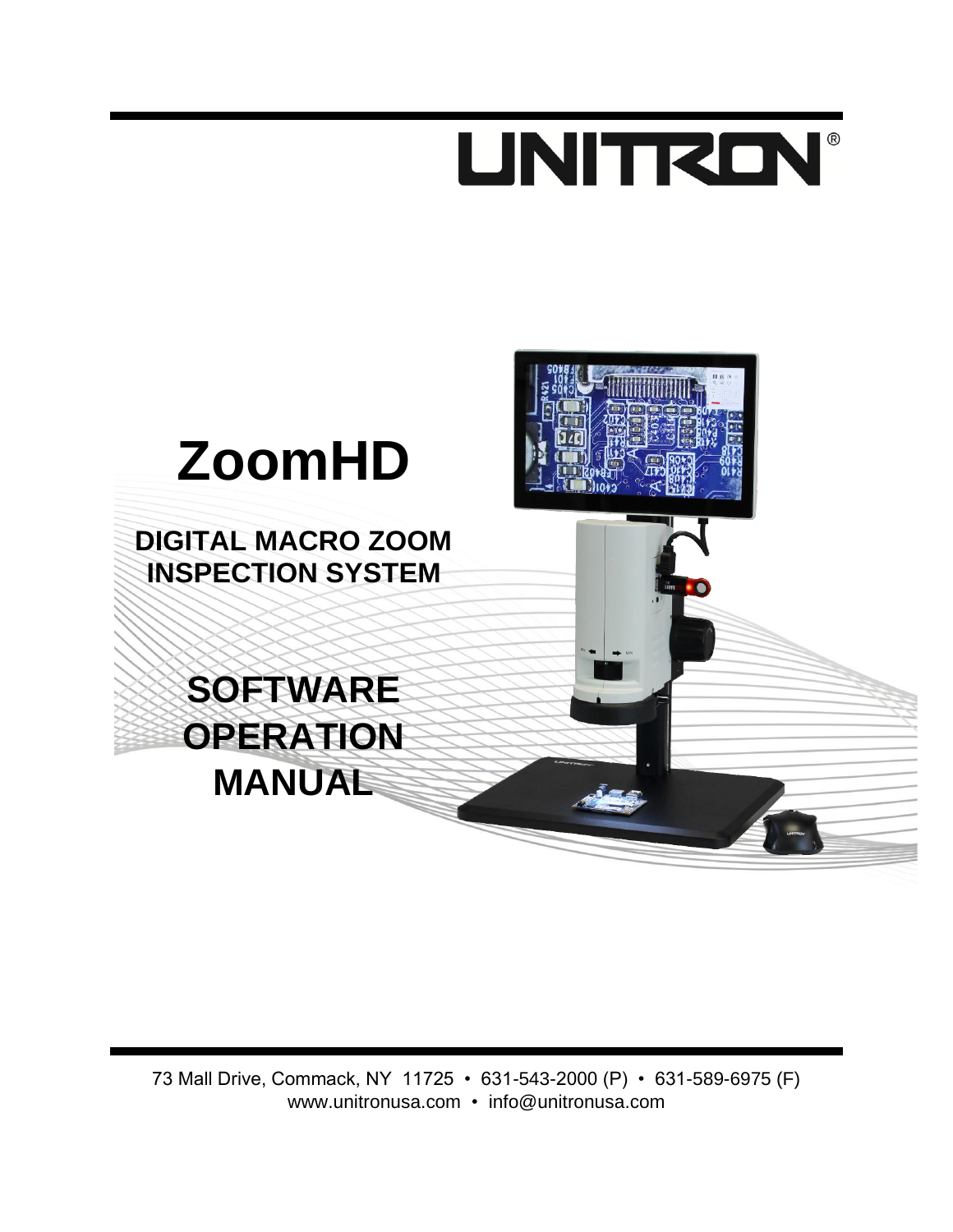# **Contents**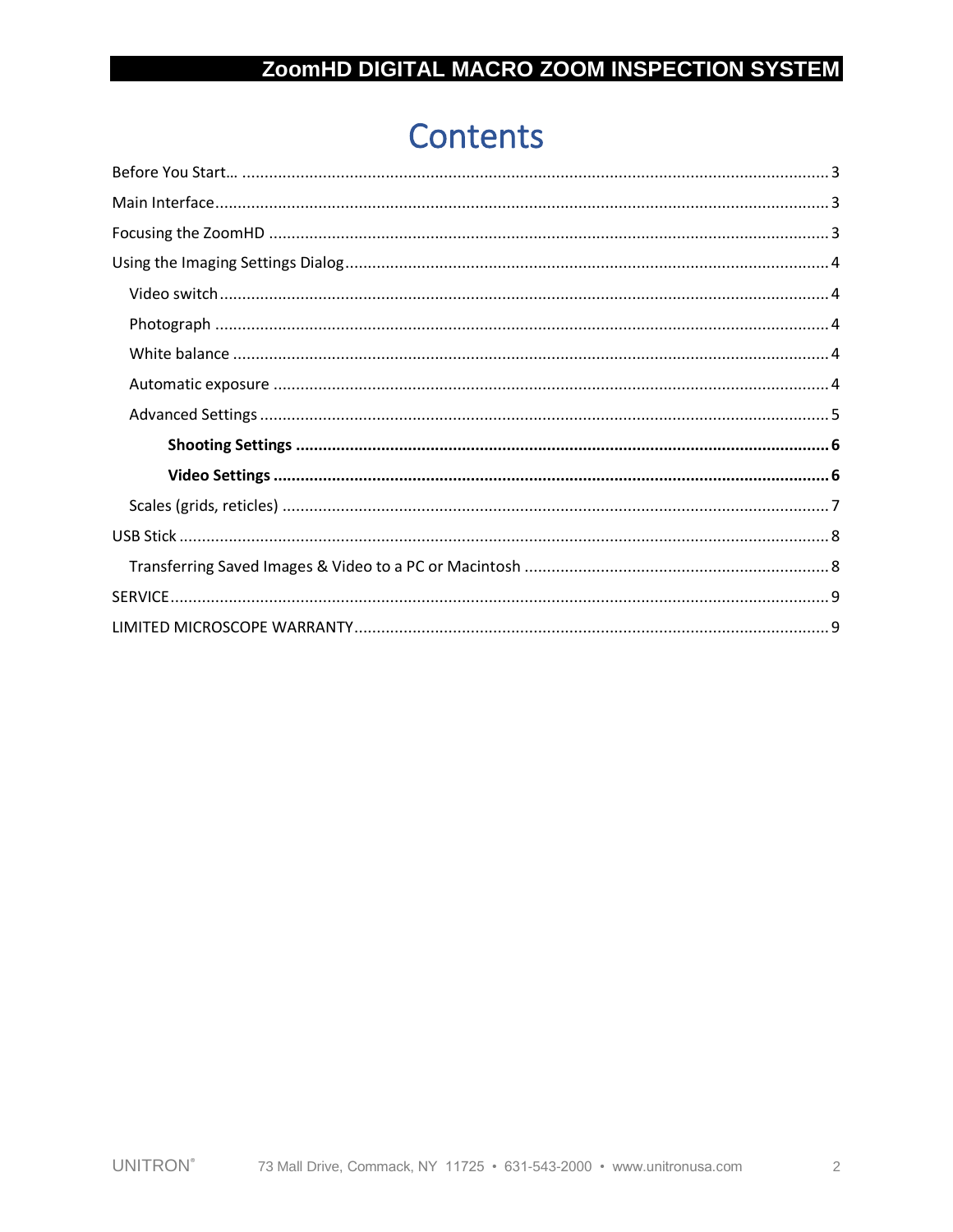# **Operating the ZoomHD**

# <span id="page-2-0"></span>Before You Start…

Read the instruction manual and ensure that the ZoomHD was installed properly.

Turn on the ZoomHD using the toggle switch on the power cord.

The software should launch automatically. If the software interface is not displayed with a live image

and toolbar on the left, then click the circle icon  $\overline{O}$  at the bottom of the window to go to the main

screen, then click the all apps button ... Click the Soptop Cameraex icon to launch the ZoomHD software.

# <span id="page-2-1"></span>Main Interface



# <span id="page-2-2"></span>Focusing the ZoomHD

Use the focus knobs towards the back of the ZoomHD to focus on the sample. NOTE: Focus may need to be readjusted after changing magnifications using the zoom wheel.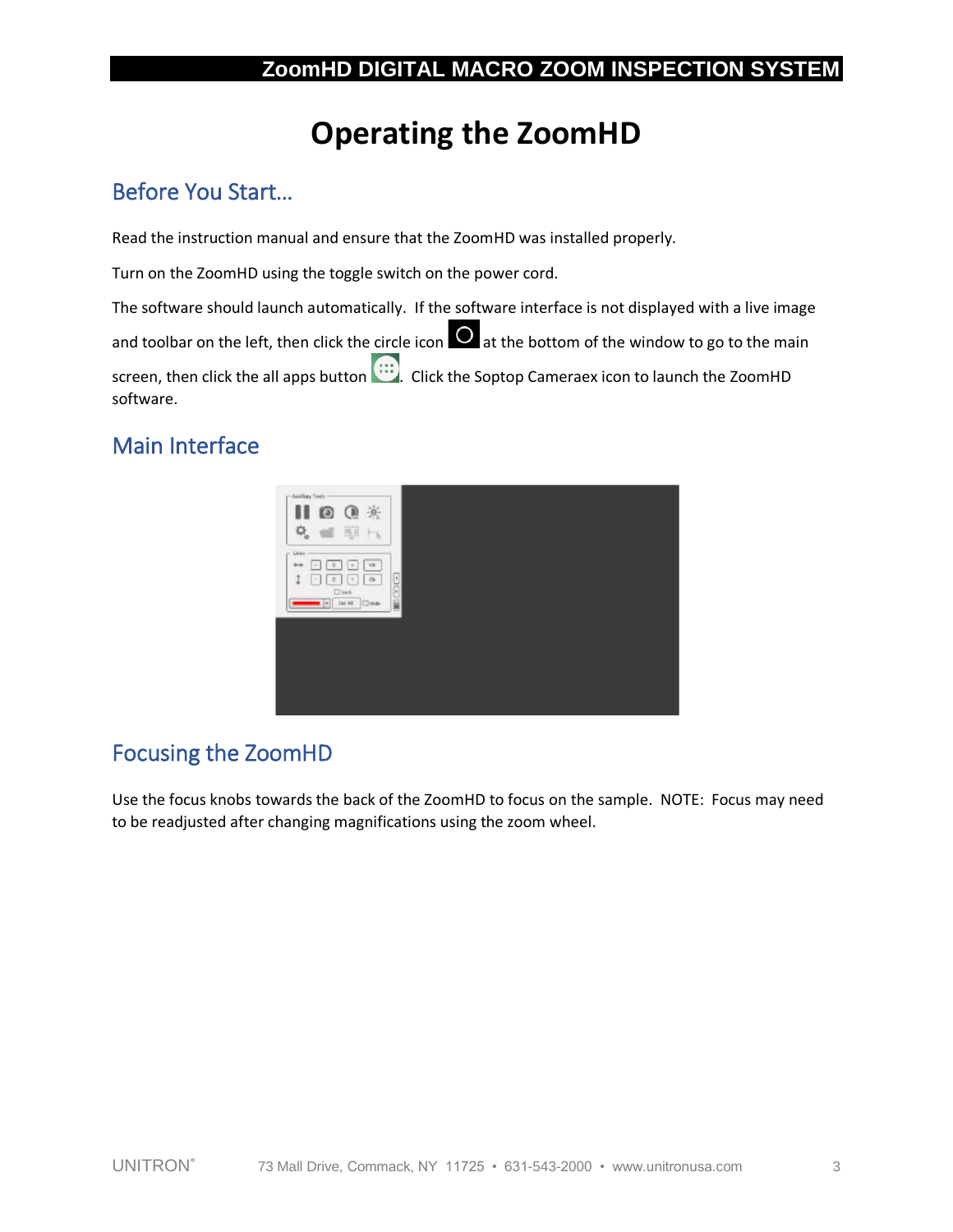# <span id="page-3-0"></span>Using the Imaging Settings Dialog



**Advanced settings** 

## <span id="page-3-1"></span>Video switch

Starts the preview.  $\blacksquare$  Pauses the preview.

## <span id="page-3-2"></span>Photograph

With the video preview on, click  $\Box$  to save an image to the USB storage device connected to the ZoomHD. Images are saved in .jpg format. Users can customize their own naming convention (refer to Advanced Settings > Photo Settings).

### <span id="page-3-3"></span>White balance

White balance ensures consistent and more accurate color when using the ZoomHD. To set white balance, place a sheet of white paper below the ZoomHD – it is important that there is no color in the paper and the LED ring light of the ZoomHD is adjusted to the intensity you wish to use for viewing

samples. In video mode, click  $\bigcup_{m=1}^{\infty}$  icon will appear in the upper right corner of the screen and the camera will automatically adjust the white balance. The white balance process will stop

automatically when the appropriate value is reached (this is confirmed when the same icon in the upper right disappears.

#### <span id="page-3-4"></span>Automatic exposure

In video mode, video mode, click  $\sqrt{2}$ . The ZoomHD will enter the real time automatic exposure mode and automatically adjust the exposure value in real time according to the brightness of illumination. The brighter the illumination, the shorter the exposure time. The target brightness value can be adjusted in "Advanced Settings > Video Settings". Click the  $\frac{1}{n}$  icon again to turn off automatic exposure.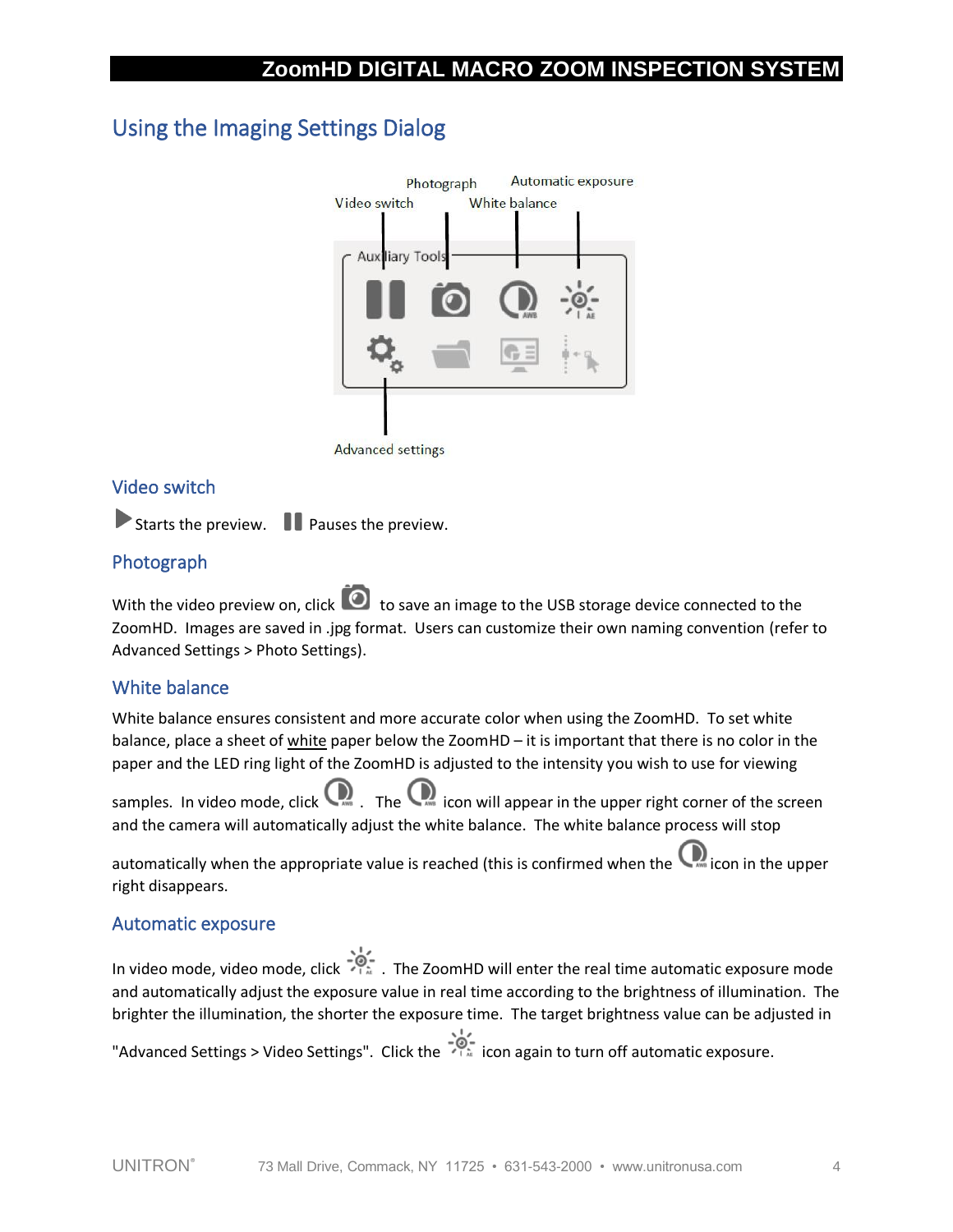## <span id="page-4-0"></span>Advanced Settings

|                                                                                                                     |                                                                  | <b>Setting</b>            | ×         |
|---------------------------------------------------------------------------------------------------------------------|------------------------------------------------------------------|---------------------------|-----------|
| Shooting settings                                                                                                   |                                                                  |                           |           |
|                                                                                                                     |                                                                  | Photo naming @ Auto   Img | O Manual  |
| Photo Path                                                                                                          |                                                                  | $/$ lma/                  |           |
| Save Graphics ○ Yes                                                                                                 |                                                                  |                           | O No      |
| Measure Swttings                                                                                                    |                                                                  |                           |           |
| Edge                                                                                                                |                                                                  | $+$ Graphics              |           |
| Line                                                                                                                |                                                                  | Font                      |           |
| Font                                                                                                                |                                                                  | $+$ Scaling               | M         |
| Exposure<br>AE Light<br>Gain<br>R Gain<br><b>B</b> Gain<br>Saturation<br>Contrast<br>Sharpness<br>HDR<br>Horizontal | 1108<br>30<br>$\mathbf{0}$<br>295<br>239<br>8<br>100<br>110<br>7 | d t<br>Vertical           | <b>BW</b> |
| Restore                                                                                                             |                                                                  | En                        | Edit      |
|                                                                                                                     |                                                                  |                           |           |
| PN: dmsz8                                                                                                           |                                                                  |                           | Update    |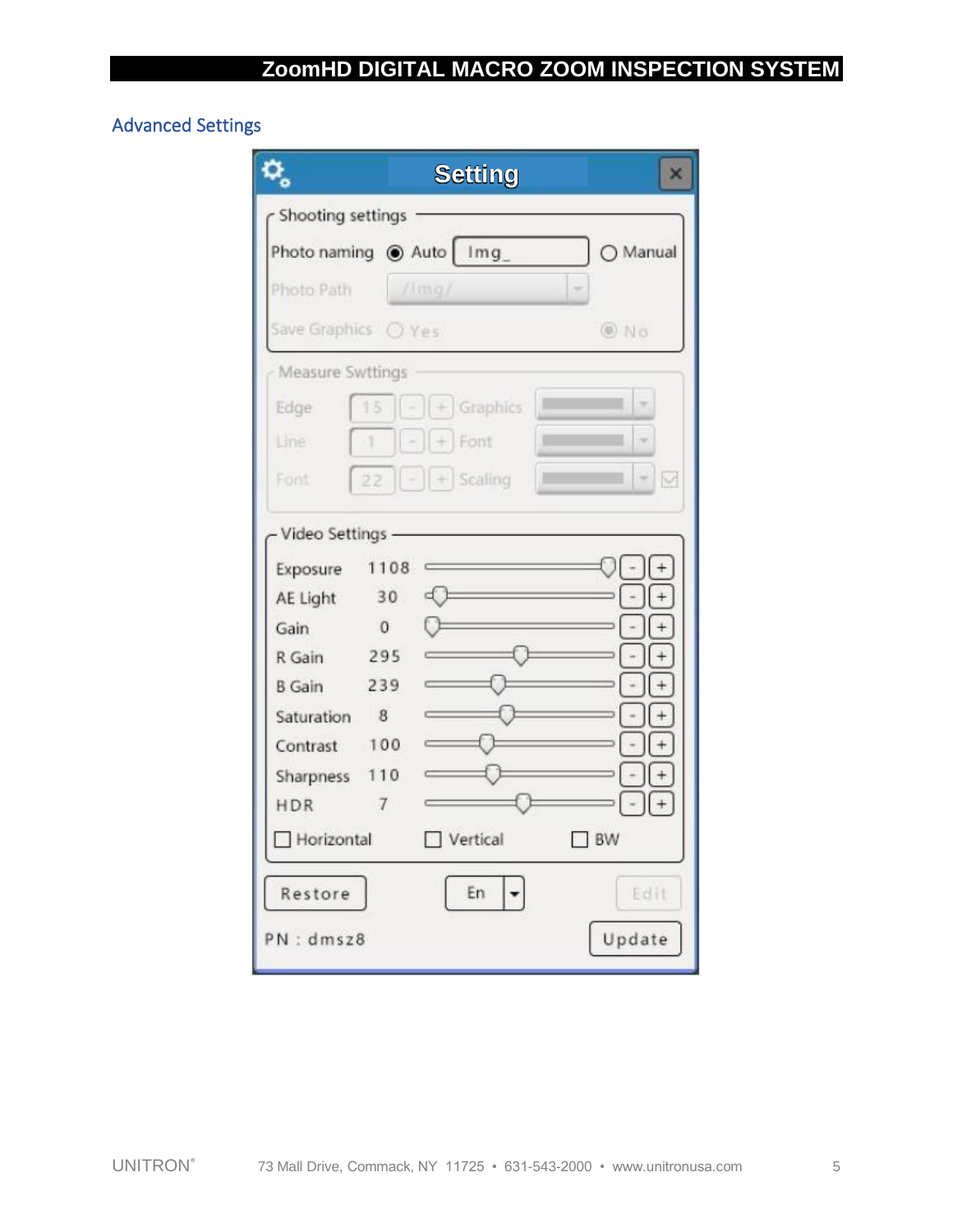## <span id="page-5-0"></span>Shooting Settings

| r Shooting settings |                 |                   |
|---------------------|-----------------|-------------------|
| Photo naming @ Auto | Im <sub>q</sub> | $\bigcirc$ Manual |
| Photo Path          | $/$ Img/        |                   |
| Save Graphics O Yes |                 | $\odot$ No        |

1. The Automatic naming rule for images is "Img\_", followed by a sequence of numbers counting up to the total number of pictures taken. Images are saved in the folder named "img" on the USB external storage device connected to the ZoomHD.

*NOTE: A FAT32-formatted USB stick is required to be connected to the ZoomHD in order to capture images. A USB 3.0 rated USB stick is recommended.*

- 2. To name images manually, first select the "Manual" naming rule button, then capture an image. The naming dialog box will appear, and the file can be named following your preferred naming convention.
- 3. is taken, the naming dialog box will pop up, and the user can name it by himself.
- 4. The save path cannot be designated.

#### <span id="page-5-1"></span>Video Settings



Use the Video Settings dialog to adjust various detailed settings of the image. The AE Light setting is used to set image brightness for Automatic Exposure. The three boxes at the bottom activate a horizontal or vertical flip of the image, and BW will convert the default color image to black and white (monochrome).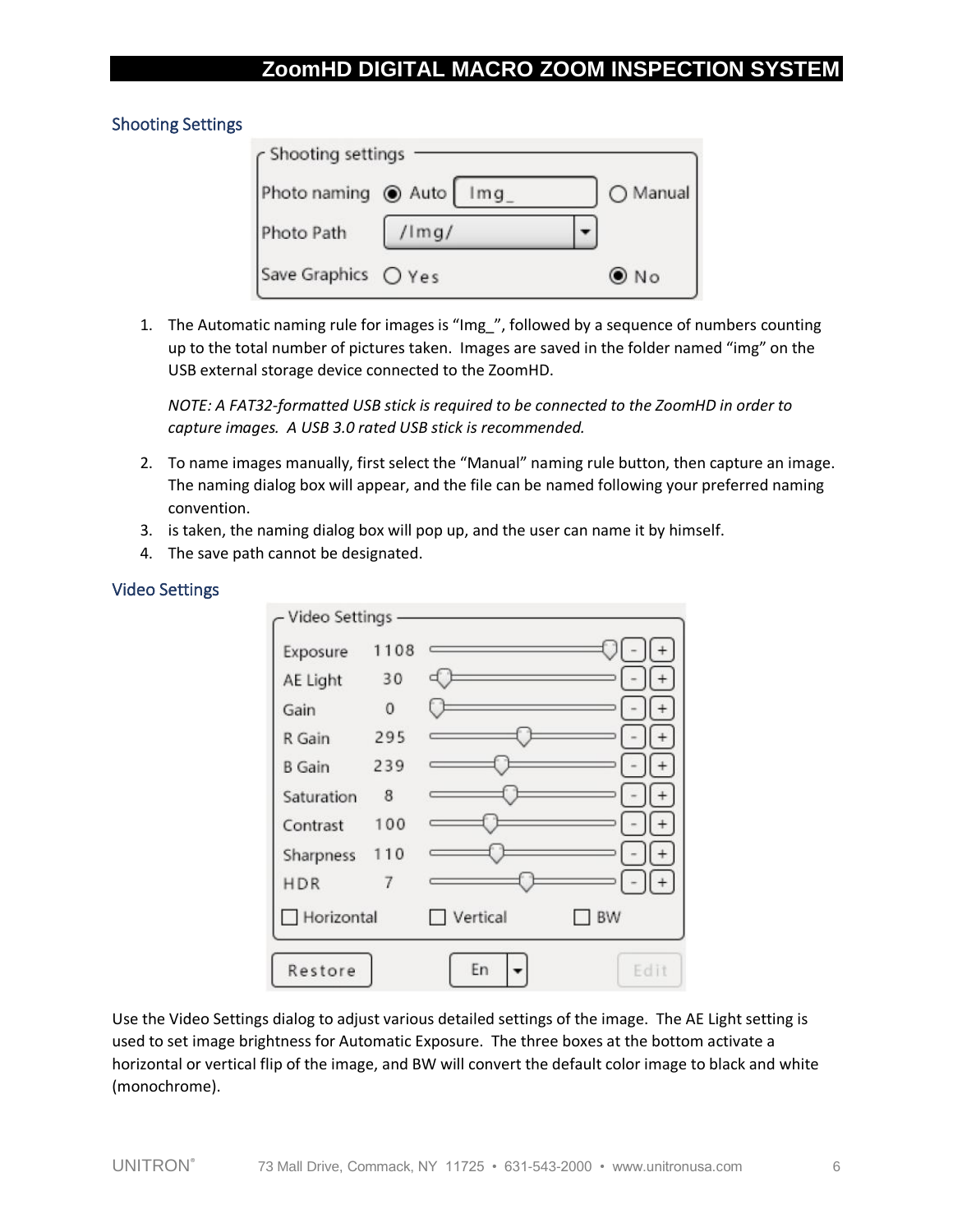Click the [Restore] button to return all settings to the factory default.

Language Setting



Click the middle dropdown button to select your preferred language. Options include: Chinese (simplified), English, and Chinese (traditional).

## <span id="page-6-0"></span>Scales (grids, reticles)



The scale feature overlays a grid onto the preview image and is divided into up to 100 horizontal lines and 100 vertical lines.

Scale adjustment method:

- 1. Adjust the number of horizontal and vertical scale lines using the "+" and "-" buttons. Click the "OK" button next to each selection to accept the setting. The current corresponding number of scales are displayed in the video frame.
- 2. Once the number of scales has been set, that number can only be increased using the "+" button – the number of scales cannot be decreased. To decrease the number of scales, you can delete it by double-clicking the right button on the scale to enter the edit mode, then edit, delete or "delete all" scales.
- 3. Double-click the right button on the scale and a pop-up edit box appears. Use this dialog to delete the current scale or adjust its position, angle, color, show/hide the scale and adjust base line settings. See figure below:



4. After the adjustment is completed, click the "X" on the upper right corner of the edit dialog box to close it.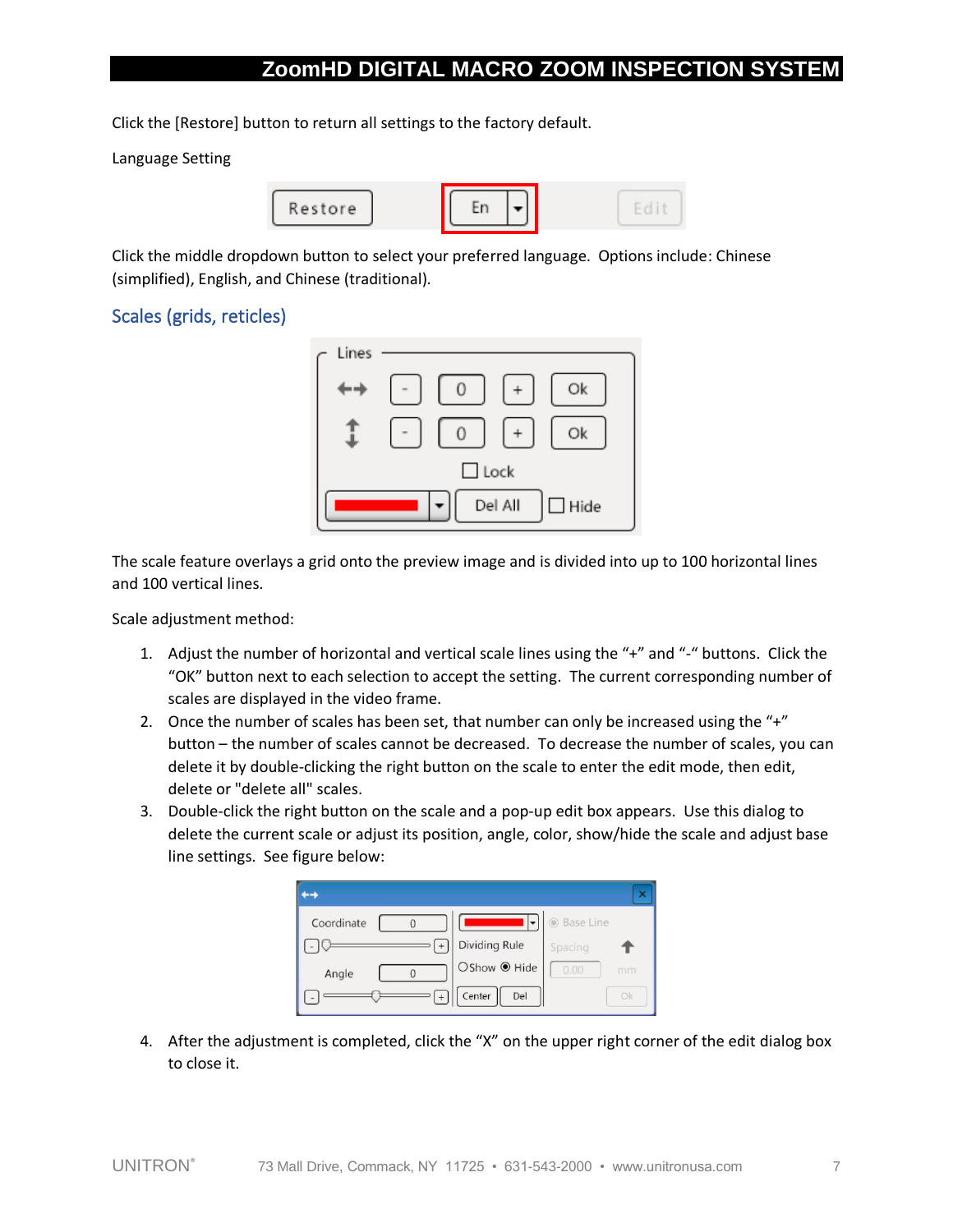- 5. Right click any scale, the scale will turn yellow, and the mouse changes to a  $\vee$  appearance. The scale position can now be moved by clicking and dragging.
- 6. To add scales after the number of scales has been set and are displayed in the video frame, click the "+" button to increase the number, then click "OK". The added scales will be displayed in the video frame.
- 7. The color shown in the color display box  $\boxed{\phantom{\int_{Y_s}}\phantom{\int_{Y_s}}\phantom{\int_{Y_s}}\phantom{\int_{Y_s}}\phantom{\int_{Y_s}}\phantom{\int_{Y_s}}\phantom{\int_{Y_s}}\phantom{\int_{Y_s}}\phantom{\int_{Y_s}}\phantom{\int_{Y_s}}\phantom{\int_{Y_s}}\phantom{\int_{Y_s}}\phantom{\int_{Y_s}}\phantom{\int_{Y_s}}\phantom{\int_{Y_s}}\phantom{\int_{Y_s}}\phantom{\int_{Y_s}}\phantom{\int_{Y_s}}\phantom{\int_{Y_s}}\phantom$
- 8. Click "Delete all" to delete all the current scales.
- 9. Select the "Hide" button to hide the current selected scale, or click "Show" to display it.

# <span id="page-7-0"></span>USB Stick

|     |     | Ξ                      |                   |  |
|-----|-----|------------------------|-------------------|--|
| Une |     |                        |                   |  |
|     | 0.1 | $\left  \cdot \right $ | Ok                |  |
|     | 81  |                        |                   |  |
|     |     | $\square$ took         |                   |  |
|     |     | Del All                | <sup>1</sup> Hide |  |

Uninstall the USB stick by first clicking the interface in the main interface. REMOVING THE USB STICK FROM THE ZOOMHD WITHOUT UNMOUNTING IT CAN CAUSE LOSS OF DATA AND IMAGES.

Use only FAT32 formatted USB stick. USB 3.0 speed is highly recommended.

## <span id="page-7-1"></span>Transferring Saved Images & Video to a PC or Macintosh

Images and video saved to the USB stick can be readily transferred to a PC or Macintosh.

- 1. Remove the USB stick as described above.
- 2. Insert the USB stick into a compatible computer.
- 3. View the file directory and copy/move desired files according to the computer's operating system.
- 4. Unmount the USB stick from the PC/Mac according to the operating system.
- 5. Reinstall the USB stick into a USB port on the ZoomHD.